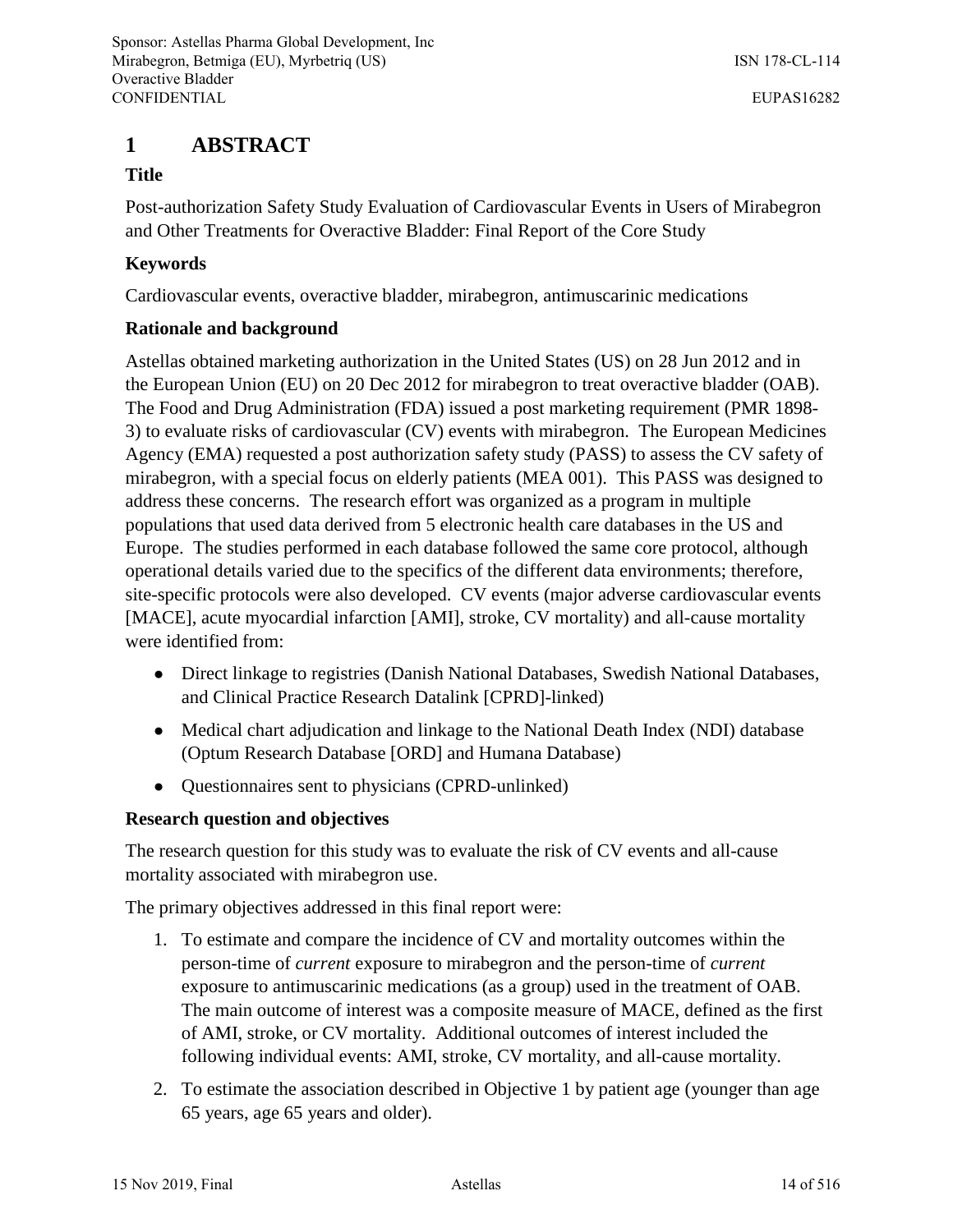- 3. To estimate the association described in Objective 1 among patients at high risk for CV events.
- 4. To estimate the association described in Objective 1 among naïve new users and nonnaïve new users of mirabegron or antimuscarinic medications. Naïve new users had no prescriptions or dispensings for an OAB medication in the prior 12 months. Non-naïve new users had a prescription or dispensing for some other OAB medication in the prior 12 months.

The secondary objectives of this study were:

- 5. To estimate and compare the incidence of MACE, AMI, stroke, CV mortality, and all-cause mortality within *current* exposure to mirabegron and *current* exposure to antimuscarinic medications (as a group) in intervals of time since initiation (i.e.,  $< 60$  days, 60 to  $< 120$  days, 120 to  $< 180$  days,  $\geq 180$  days).
- 6. To estimate and compare the incidence of MACE, AMI, stroke, CV mortality, and all-cause mortality within categories of recency of use:
	- 6a. *Recent* exposure to mirabegron vs *past* mirabegron exposure.
	- 6b. *Current* exposure to mirabegron vs *past* mirabegron exposure.
	- 6c. *Recent* exposure to antimuscarinic medications (as a group) vs *past* exposure to antimuscarinic medications (as a group).
	- 6d. *Current* exposure to antimuscarinic medications (as a group) vs *past* exposure to antimuscarinic medications (as a group).
- 7. To estimate and compare the incidence of MACE, AMI, stroke, CV mortality, and all-cause mortality across tertiles of cumulative dose (*current* exposure only) of mirabegron.
- 8. To estimate and compare the incidence of MACE, AMI, stroke, CV mortality, and all-cause mortality across tertiles of cumulative dose (*current* exposure only) of antimuscarinic medications, restricted to the most commonly observed medication in each data source.
- 9. To estimate and compare the incidence of MACE, AMI, stroke, CV mortality, and all-cause mortality within the person-time of *current* exposure to mirabegron and the person-time of *current* exposure to each *individual* antimuscarinic medication (where sample size allows).
- 10. To estimate and compare the incidence of MACE, AMI, stroke, CV mortality, and all-cause mortality within the person-time of *current* exposure to mirabegron and the person-time of *current* exposure to antimuscarinic medications (as a group), stratified by the presence or absence of a history of AMI or stroke.
- 11. To estimate and compare the incidence of MACE, AMI, stroke, CV mortality, and all-cause mortality within the person-time of *current* exposure to mirabegron and the person-time of *current* exposure to antimuscarinic medications (as a group), restricted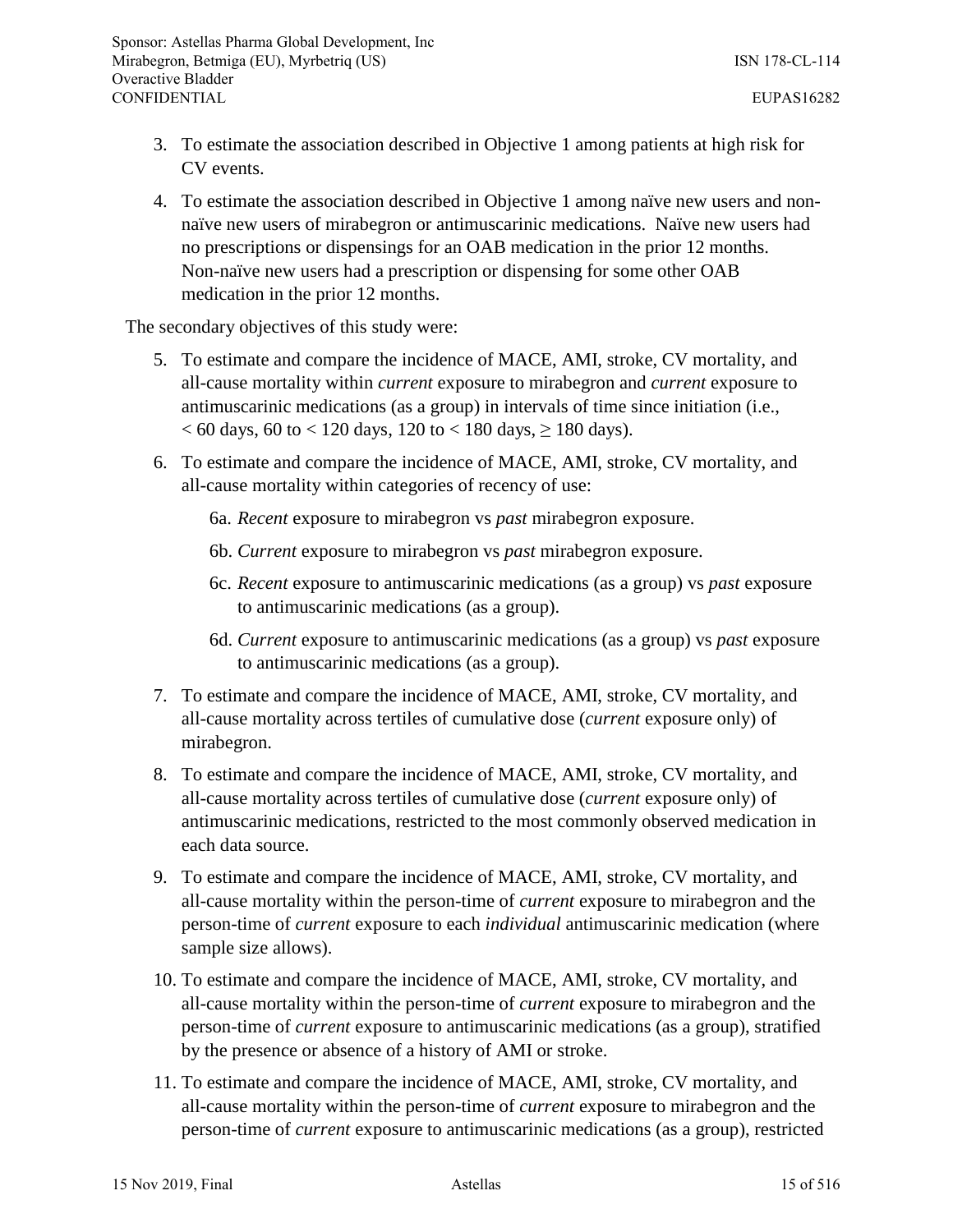to episodes without current exposure to OAB medications in the past 30 days. This includes naïve new use and non-naïve new use that starts at least 30 days after the end of *current* exposure to an OAB medication.

#### **Study design**

This retrospective cohort study included patients exposed to mirabegron or antimuscarinic medications from 01 Oct 2012 through 31 Dec 2018. Exposure to the study drugs, mirabegron and antimuscarinic medications (oxybutynin, tolterodine, darifenacin, solifenacin, trospium, and fesoterodine), was identified using prescriptions or dispensing information as recorded in each database.

The study population consisted of patients who contributed episodes of person-time during new use of medications for the treatment of OAB. A new user of any drug of interest was a patient who received a prescription or dispensing for mirabegron or any antimuscarinic OAB drug during the study period, was at least 18 years of age at the time of the prescription or dispensing, and without a prescription or dispensing for the same specific medication in the previous 12 months. At cohort entry, this definition permitted a person to be either a naïve new user or a non-naïve new user. The predicted probability of starting treatment with mirabegron relative to antimuscarinic medications, conditional on baseline covariates, was estimated to create a propensity score (PS). The cohorts were then formed by PS-matching at a ratio of 1 episode of mirabegron use to 1 comparator episode of antimuscarinic medication use. The PS for each eligible episode was calculated using baseline data for that episode. By updating the covariates included in the PS for each episode contributed by a patient, time-dependent changes in baseline covariates were incorporated into the matching process. This reduced the potential for confounding caused by changes in patient characteristics from one episode to another.

Matched treatment episodes of new use of mirabegron were compared to episodes of new use of antimuscarinic medications. The person-time contributed by the PS-matched mirabegron and antimuscarinic treatment episodes were categorized into *current* exposure (defined as the days' supply in the prescription/dispensing plus a grace period of 50% of the days' supply of the most recent prescription/dispensing)*, recent* exposure (defined as the 60 days following the end of *current* exposure), and *past* exposure (defined as all follow-up time after *recent*  exposure until censoring or a new prescription/dispensing of the same medication was observed). These person-time categories allowed for the estimation of outcome incidence rates associated with time since treatment in the study population. The main outcome of interest was a composite measure of MACE, defined as the first of AMI, stroke, or CV mortality. Additional outcomes of interest included the following individual events: AMI, stroke, CV mortality, and all-cause mortality. The primary focus was on the incidence of CV outcomes during *current* exposure. In addition to data source-specific analyses, estimates obtained from all data sources were analyzed using a meta-analysis approach.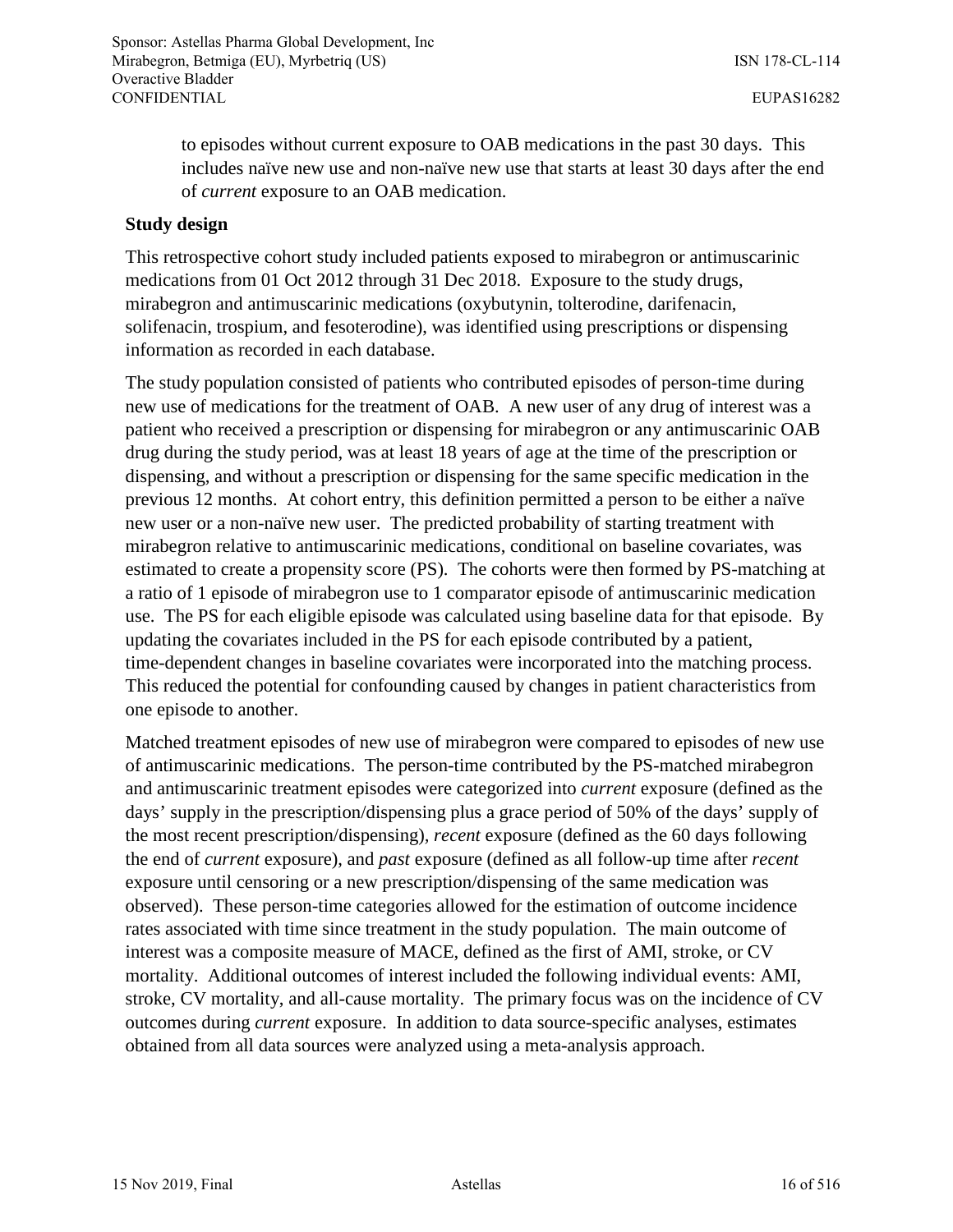### **Setting**

This cohort study used 5 data sources and was a collaborative analytic and scientific effort by the following research partners.

- Investigators from the University of Southern Denmark (SDU) led the work involving Danish National Databases.
- Investigators from the Centre for Pharmacoepidemiology, Karolinska Institutet (KI) led the work involving Swedish National Databases.
- Investigators from RTI Health Solutions (RTI-HS) led the work involving the CPRD General Practitioner Online Database (GOLD) and related linkages.
- Investigators from Optum in the US led the work involving the Optum Research Database (ORD).
- Investigators from Humana Healthcare Research (HHR) led the work involving a second US data source, the Humana Database.

# **Patients and study size, including dropouts**

During the accrual period, 896422 mirabegron episodes and 7040463 antimuscarinic medication episodes were identified prior to applying the study inclusion and exclusion criteria. Approximately 90% of the episodes were excluded for various reasons, including age younger than 18 years, having a dispensing of the same drug in the prior 12 months, having prescriptions or dispensings for multiple different OAB medications on the same day, or having prescriptions or dispensings for non-tablet OAB medication formulations. Patients were also excluded if they had less than 12 months of continuous enrollment in the data source, or due to data source-specific administrative reasons.

A total of 178150 mirabegron episodes and 691548 antimuscarinic medication episodes were eligible for PS matching after applying the inclusion and exclusion criteria. Of these, 152026 mirabegron episodes and 152026 antimuscarinic medication episodes were matched to each other in a 1:1 ratio. The numbers of matched OAB medication treatment episodes by data source were as follows: Danish data ( $n_m = n_a = 38122$ ), Swedish data ( $n_m = n_a = 44153$ ), CPRD-linked ( $n_m = n_a = 5180$ ), CPRD-unlinked ( $n_m = n_a = 7607$ ), Optum ( $n_m = n_a = 28421$ ), Humana ( $n_m = n_a = 28543$ ).

#### **Variables and data sources**

Pre-specified covariates identified during the baseline period were considered for inclusion in the PS models and included demographics, clinical co-morbidities, treatment history and healthcare utilization variables, defined within each database. The data sources used were the Danish National Databases, Swedish National Databases, CPRD GOLD (linked and unlinked), ORD, and Humana Database.

#### **Results**

The study population mainly included women (ranging from 55.1% to 70.9% of matched episodes across data sources), with a median age on the prescription/dispensing date of the